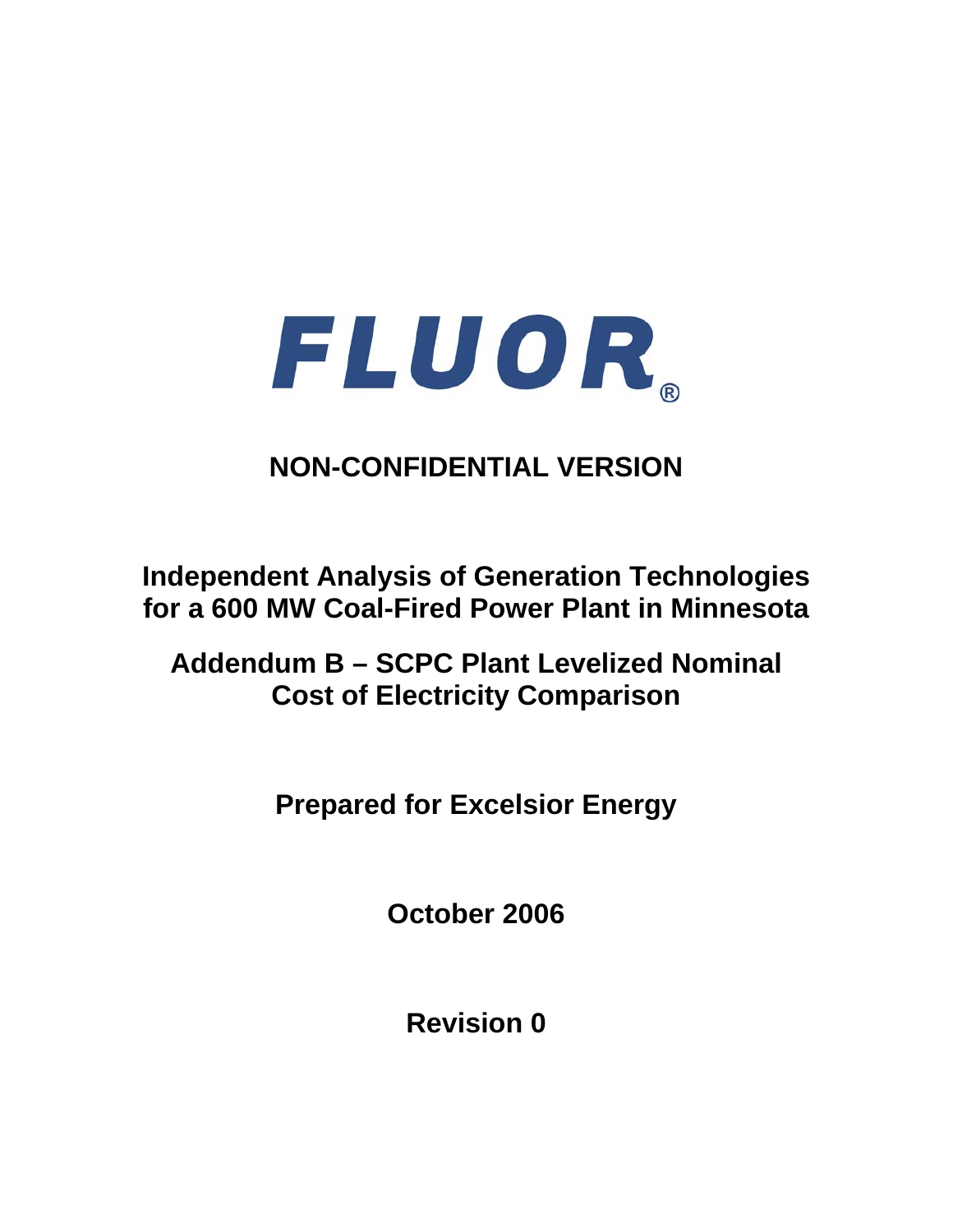### **Disclaimer**

This document was prepared for Excelsior Energy, Inc. ("Excelsior") by Fluor Enterprises, Inc. ("Fluor") and is based in part on information not within the control of either Excelsior or Fluor. Neither Excelsior nor its consultants (including Fluor and ConocoPhillips) have made an analysis, verified, or rendered an independent judgment of the validity of the information provided by others. While it is believed that the information contained herein will be reliable under the conditions and subject to the limitations set forth herein, neither Excelsior nor the consultants (including Fluor and ConocoPhillips) guarantee the accuracy thereof. Use of this report or any information contained therein shall constitute a release and agreement to defend and indemnify Excelsior, Fluor, ConocoPhillips, and such consultants from and against any liability (including but not limited to liability for special, indirect or consequential damages) in connection with such use. Such release from and indemnification against liability shall be effective to, and only to, the maximum extent, scope or amount allowable by law and shall apply regardless of whether or not such liability arises in contract, tort (including negligence of such party, whether active, passive, joint or concurrent), strict liability or other theory of legal liability.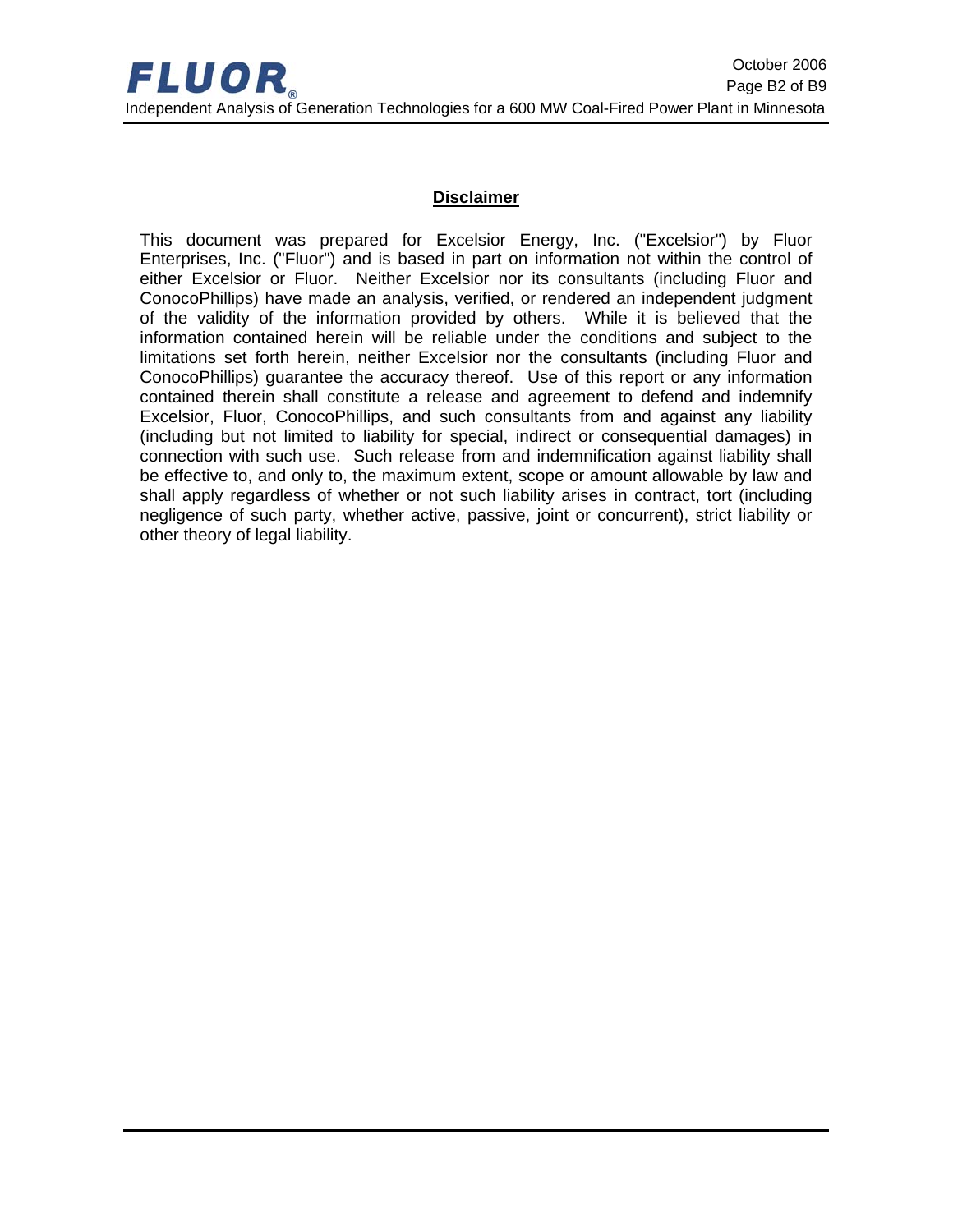# **Table of Contents**

# List of Tables and Figures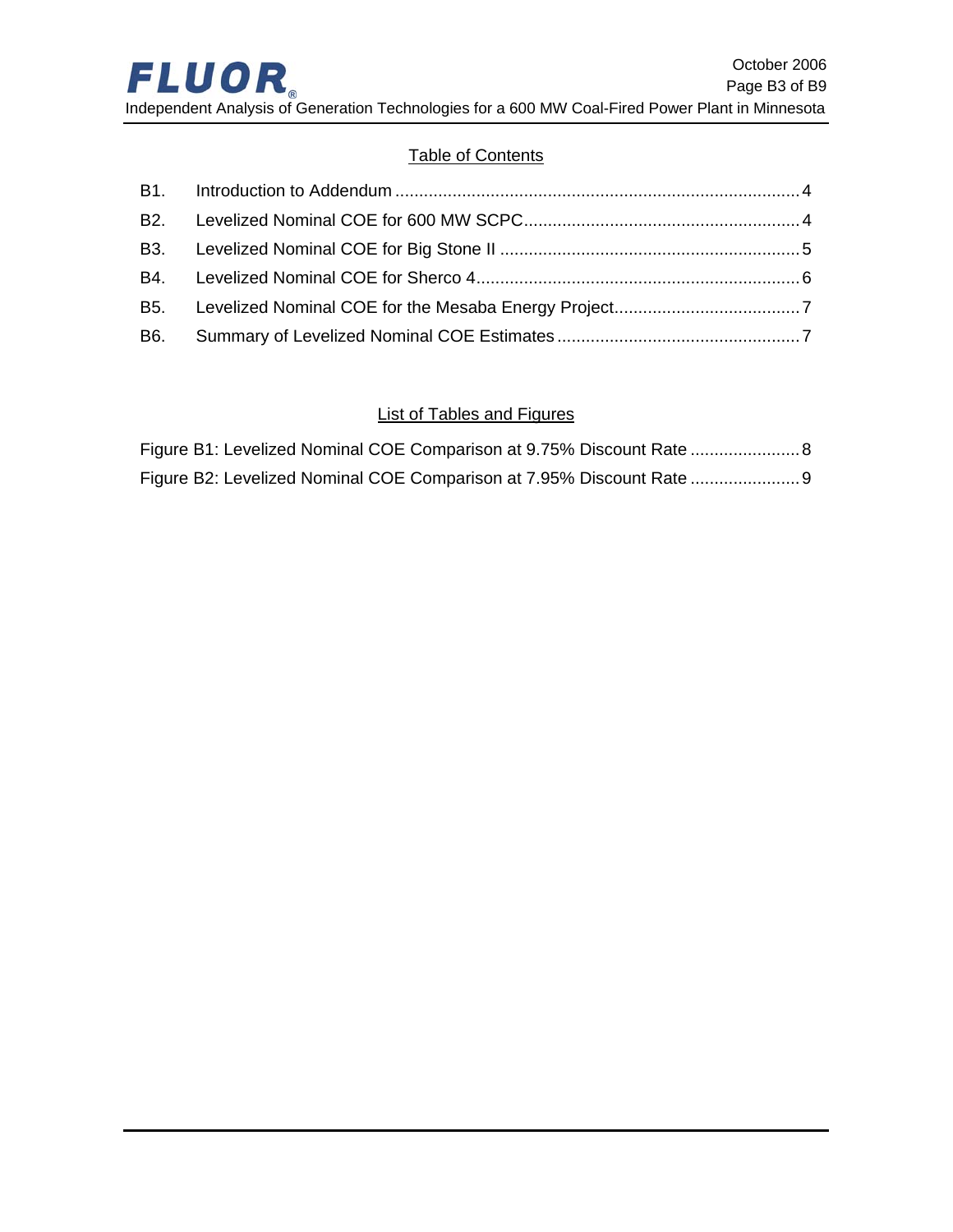#### <span id="page-3-0"></span>**B1. Introduction to Addendum**

In December 2005, Fluor prepared an independent report on coal power generation technologies ("Fluor Report") that compares the plant cost and performance of the 600 MW (nominal) Mesaba Energy Project Unit I with a hypothetical 600 MW grassroots Supercritical Pulverized Coal (SCPC) plant located near Monticello, Minnesota. The Fluor Report provides an overview of plant cost and performance data for the two technologies. The Fluor Report also provides an economic analysis of the hypothetical SCPC plant, under a utility rate-based payment structure. The results are presented in the form of a present value of revenue requirements (on an overall and per MWh basis) and a weighted average real cost of electricity (COE).

This addendum compares the levelized nominal COE of the hypothetical SCPC plant described in the Fluor Report with levelized nominal costs reported for Big Stone II, a proposed 630 MW SCPC plant near Milbank, South Dakota, and Sherco 4, a potential 750 MW SCPC in Sherburne County, Minnesota. A comparison with the levelized nominal COE reported by the Department of Commerce (the "Department") for the Mesaba Energy Project is also provided.

The results are summarized in [Figure B1](#page-7-1) and [Figure B2.](#page-8-1) It can be seen that, when Big Stone II is compared to the Fluor hypothetical 600 MW SCPC plant on a common basis, the difference in levelized nominal COE is within 7%. Most of the difference is in the much lower O&M cost estimate for the Big Stone II plant. It is noted that the hypothetical 600 MW SCPC plant was assumed to be greenfield and includes an allowance for infrastructure and offsite costs that may be higher than those required for Big Stone II (and Sherco 4).

The results also show that the levelized nominal COE calculated by Dr. Amit for the Mesaba Energy project is very close to that estimated by Fluor for Big Stone II.

#### **B2. Levelized Nominal COE for 600 MW SCPC**

The basis for the economic analysis of the 600 MW SCPC plant is described in the December 2005 addendum to the Fluor Report. Using this basis, the levelized nominal COE is estimated at \$97.67/MWh. The discount rate used in the December 2005 Fluor analysis was 7.95%, which was based on the after-tax weighted average cost of capital for Xcel (as of December 2005) that was used in Xcel's Integrated Resource Planning Process. This levelized nominal COE is consistent with the forecasted tariffs and the PVRR of \$2.89 billion (\$24.99/MWh) set forth in Excelsior's December 2005 Report to the Public Utilities Commission for the hypothetical SCPC plant. The PVRR of the Mesaba IGCC plant, similarly discounted at 7.95% and presented in the same report, was \$2.825 billion (\$24.83/MWh).

In his September 2006 testimony on behalf of the Department, Dr. Eilon Amit presents levelized nominal costs for a number of generation options based on a discount rate of 9.75%, as per the 2005 Burns & McDonnell Report described below, compared to the 7.95% used in the Fluor analysis.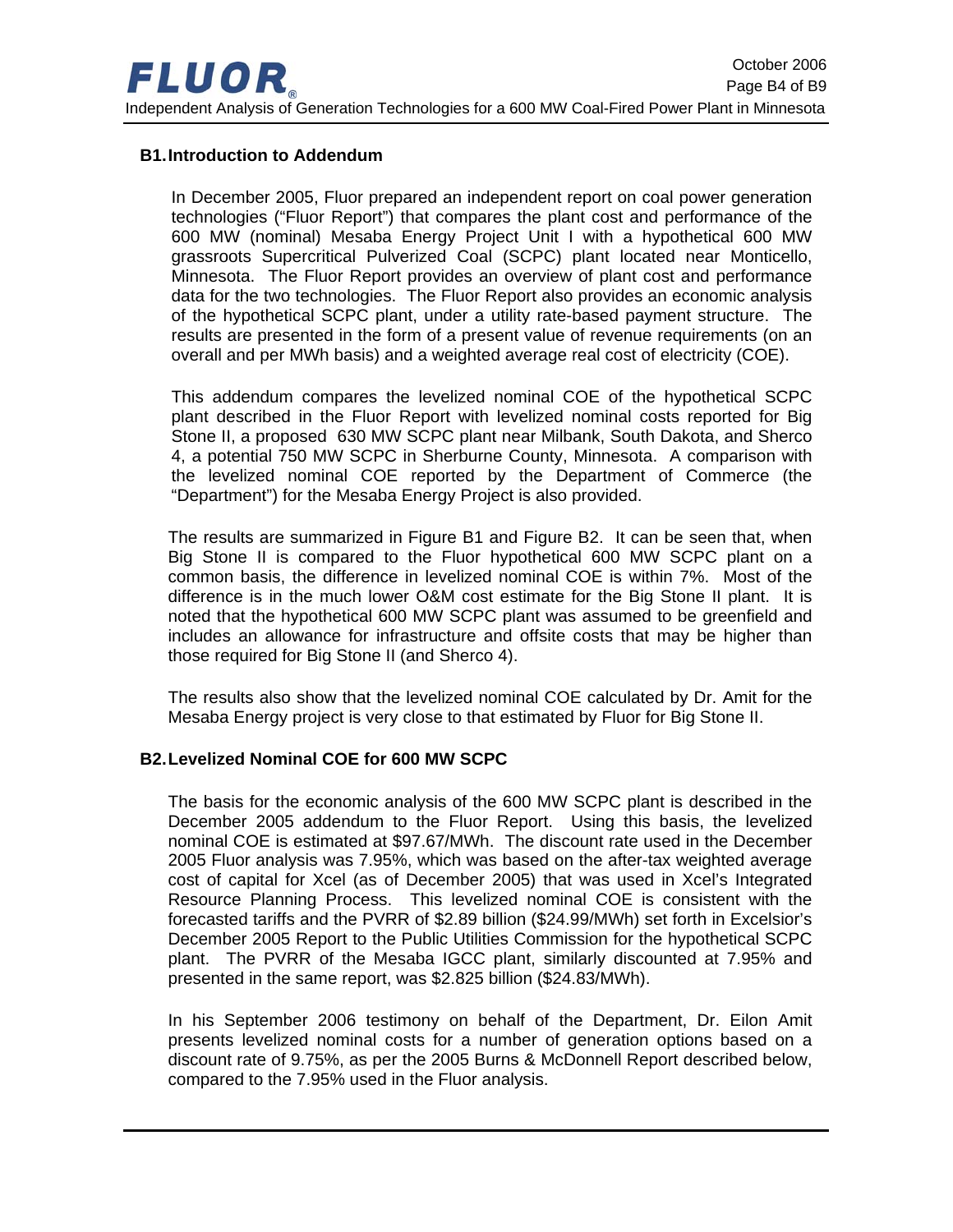<span id="page-4-0"></span>

To confirm that the levelization methodology used by Fluor in its analysis matches that used by Dr. Amit, a levelization calculation was run for Big Stone II, Sherco 4, and the Mesaba Energy Project based on the year-by-year costs provided with Dr. Amit's testimony. In each case, when the same discount rate was used, the result matched the levelized nominal COE reported by Dr. Amit.

Using the higher discount rate increases the estimated levelized nominal COE for the Fluor hypothetical SCPC plant to \$98.72/MWh. In order to calibrate the Fluor analysis to that of the Department, the levelized nominal costs provided in the remainder of this report are all based on a 9.75% discount rate (except for [Figure](#page-8-1)  [B2\)](#page-8-1).

The Fluor estimate does not include the cost of transmission upgrades. An estimate for the transmission upgrade cost has not been made but, according to information provided with the testimony of Gonzalez, the estimated cost for Sherco 4 (built at a similar location to that of the Fluor hypothetical plant) is **[TRADE SECRET DATA BEGINS TRADE SECRET DATA ENDS]** . Building this cost into the Fluor analysis increases the estimated levelized nominal COE to **TRADE SECRET DATA BEGINS TRADE SECRET DATA ENDS]**.

#### **B3. Levelized Nominal COE for Big Stone II**

Dr. Amit reports a levelized nominal COE of \$74.40/MWh for Big Stone II. This is based on the year-by-year COE forecast provided in the September 2005 Burns & McDonnell report "Analysis of Baseload Generation Alternatives" ("2005 Burns & McDonnell Report") with a 25% margin added to account for recently reported changes in the expected plant cost, output, and heat rate (as per IR 98 Docket ET2/CN-05-619 by Otter Tail Power). All of the levelized nominal costs quoted in this report exclude the additional emission cost component added by Dr. Amit in his analysis.

In October 2006, the following documents were filed with the Minnesota PUC in support of the Big Stone II Project:

- ¾ Prefiled Supplemental Direct Testimony of Jeffrey J. Greig, General Manager, Business and Technology Services, Burns & McDonnell Engineering Company
- ¾ "Revised Analysis of Baseload Generation Alternatives" prepared by Burns & McDonnell ("2006 Burns & McDonnell Report")
- $\triangleright$  Prefiled Supplemental Direct Testimony of Kermit E. Trout, Jr., Vice President and Senior Project Manager, Black and Veatch Corporation

The information contained in the 2006 Burns & McDonnell Report, supplemented with some additional information contained in the 2005 Burns & McDonnell Report and with the \$1.8 billion (\$2860/kW) capital cost (excluding financing costs) quoted in Trout's testimony, was entered into the Fluor model and used to estimate a levelized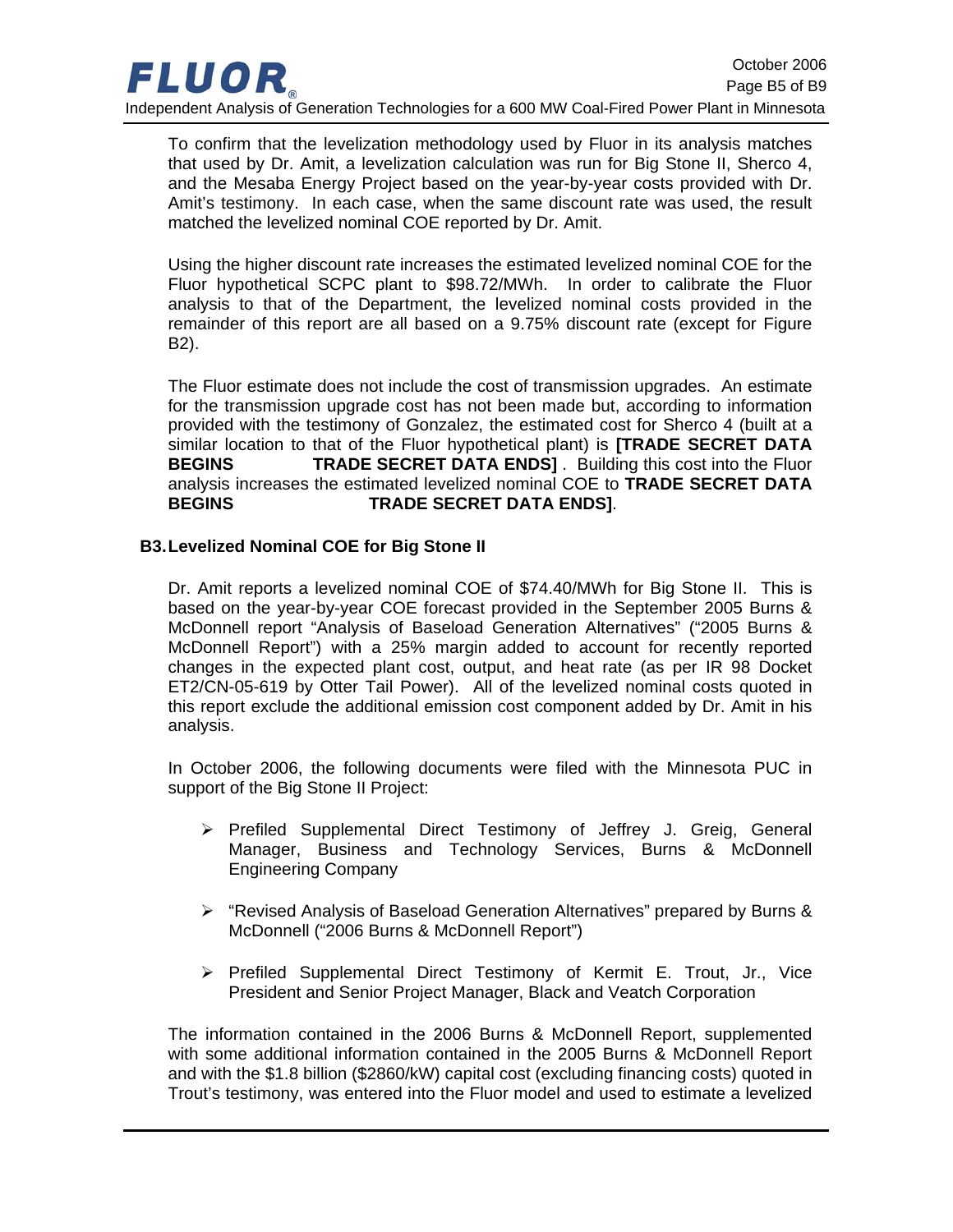<span id="page-5-0"></span>

nominal COE for Big Stone II. It is noted that the \$1.8 billion capital cost was the same number quoted in IR 98 Docket ET2/CN-05-619 by Otter Tail Power, referenced by Dr. Amit in his testimony. On this basis, the levelized nominal COE is estimated at \$95.09/MWh.

The levelized nominal capital costs computed for Big Stone II are very close to those computed for the Fluor hypothetical 600 MW SCPC plant (including the allowance for transmission upgrades). The estimated fuel cost is somewhat higher but the estimated O&M cost (including property tax and insurance) is much lower. The difference in levelized nominal O&M costs is \$12.18/MWh. This discrepancy cannot be explained by location differences alone. It is noted that the Fluor analysis included an evaluation of site-specific property tax and insurance costs in contrast to the 0.55% of capital cost allowed for in the Burns & McDonnell analysis.

The levelized nominal COE estimated by Fluor for Big Stone II includes an allowance for equity funds during construction (AFDC) i.e. the equity returns that the IOU forgoes during construction that are recovered over the economic life of the plant in order to maintain overall returns that are consistent with the required costs of capital. Greig's testimony describes the revenue requirements methodology adopted by Burns & McDonnell and it appears that this methodology does not include equity AFDC. Excluding equity AFDC from Fluor's model reduces the estimated levelized nominal COE for Big Stone II to \$82.09/MWh, which may in part explain the lower costs reflected in Dr. Amit's estimate of \$74.40/MWh.

#### **B4. Levelized Nominal COE for Sherco 4**

In his September 2006 testimony, Dr. Amit also calculated the levelized nominal COE for the 750 MW Sherco 4 plant, based on information provided in Xcel's response to the Department's IR No. 105. The response presents a forecasted annual cost of electricity with little supporting data. On this basis, Dr. Amit reports a levelized nominal COE of **[TRADE SECRET DATA BEGINS TRADE SECRET DATA ENDS]** for the 750 MW Sherco 4 plant. This excludes transmission costs; adding the same margin to the levelized nominal cost estimated above for the Fluor hypothetical 600 MW SCPC case increases the estimated levelized nominal COE to **[TRADE SECRET DATA BEGINS TRADE SECRET DATA ENDS]**.

The capital cost basis for the year-by-year COE forecast used in Xcel's development of the cost forecast is unknown but if the Big Stone II basis for all other costs were to be used, the capital cost (before financing) would have to be **[TRADE SECRET DATA BEGINS** TRADE SECRET DATA ENDS] to yield this levelized nominal COE. **[TRADE SECRET DATA BEGINS** 

#### **TRADE SECRET DATA ENDS]**.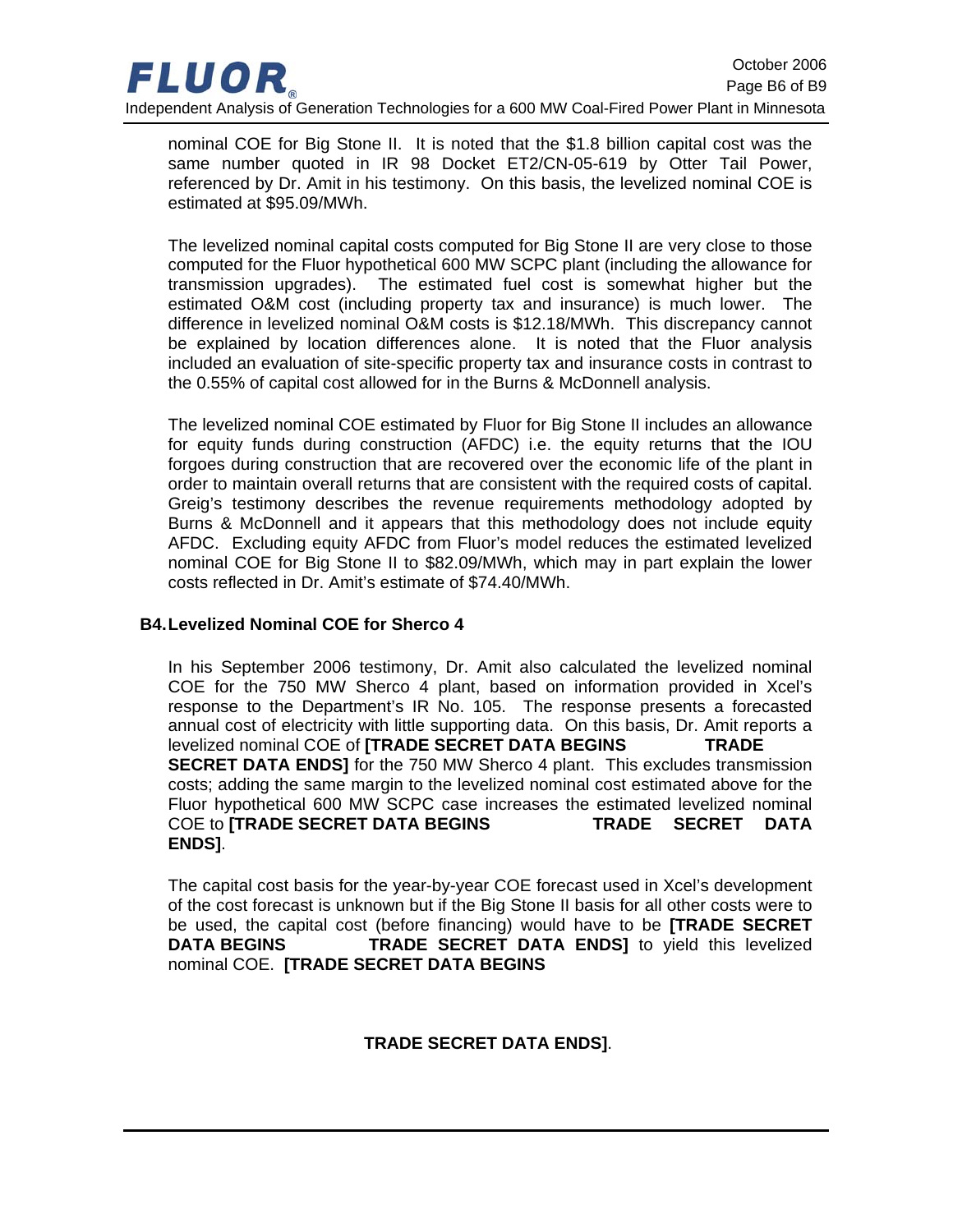<span id="page-6-0"></span>

#### **B5. Levelized Nominal COE for the Mesaba Energy Project**

Dr. Amit reports a levelized nominal COE for the Mesaba Energy project of \$92.99/MWh. This calculation is based on the same forecasted costs for the Mesaba Energy Project as the Excelsior's December 2005 Report to the Public Utilities Commission.

This does not include the cost of transmission upgrades. This cost is not available but an estimate was used, based on the September 2006 testimony of Tyson. Adding **[TRADE SECRET DATA BEGINS TRADE SECRET DATA ENDS]**, increases the levelized nominal COE to **[TRADE SECRET DATA BEGINS TRADE SECRET DATA ENDS].** 

#### **B6. Summary of Levelized Nominal COE Estimates**

[Figure B1](#page-7-1) presents the results of the levelized nominal COE comparison graphically (at a discount rate of 9.75%).

When Big Stone II is compared to the Fluor hypothetical 600 MW SCPC plant on a common basis, the difference in levelized nominal COE is within 7%. Most of the difference is in the much lower O&M cost estimate for the Big Stone II plant. It is noted that the hypothetical 600 MW SCPC plant was assumed to be greenfield and includes an allowance for infrastructure and offsite costs that may be higher than those required for Big Stone II (and Sherco 4).

The levelized nominal COE estimated for Big Stone II is higher than that reported in Dr. Amit's testimony but this difference is likely due to differences between the modeling methodology adopted by Fluor and that adopted by Burns & McDonnell. For example, if AFDC is excluded from the Fluor estimate then the resulting levelized nominal COE is within 10% of that reported by Dr. Amit.

#### **[TRADE SECRET DATA BEGINS**

#### **TRADE**

#### **SECRET DATA ENDS]**

The levelized nominal COE calculated by Dr. Amit for the Mesaba Energy project is very close to that estimated by Fluor for Big Stone II.

For reference, [Figure B2](#page-8-1) presents the results of the levelized nominal COE comparison at a discount rate of 7.95%. This does not materially affect the conclusions.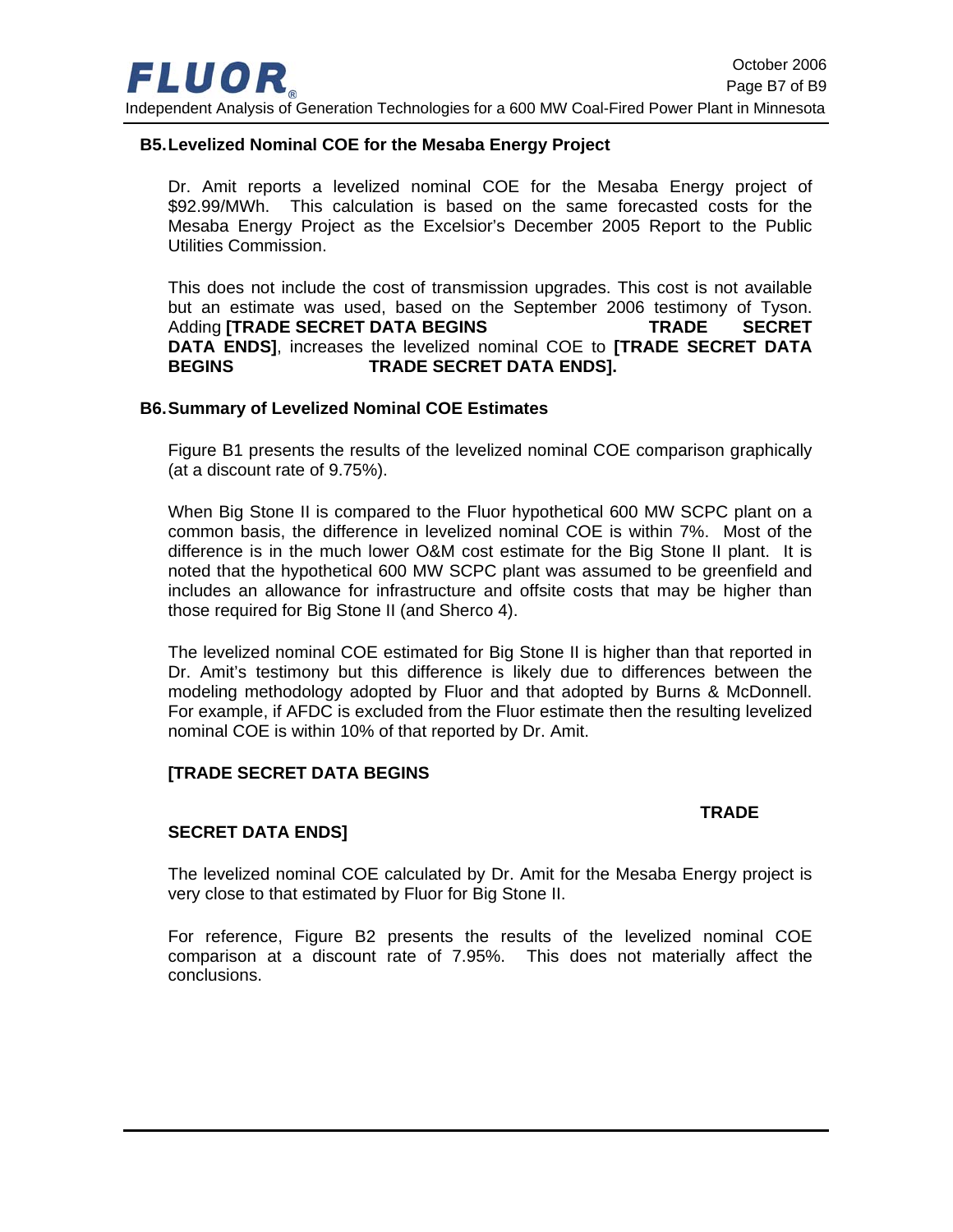<span id="page-7-0"></span>

<span id="page-7-1"></span>Figure B1: Levelized Nominal COE Comparison at 9.75% Discount Rate



# **[TRADE SECRET DATA BEGINS**

**TRADE SECRET DATA ENDS]**